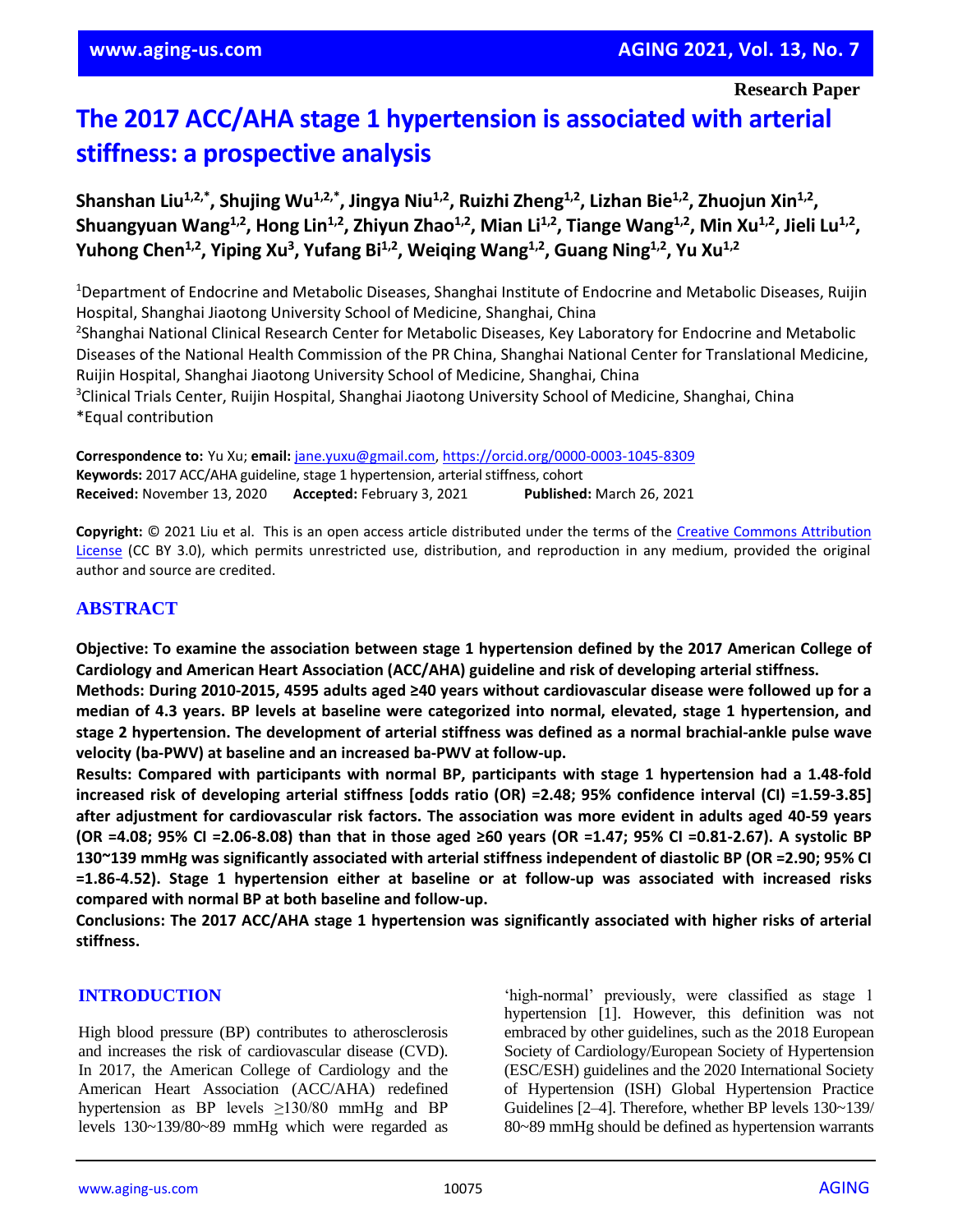investigation. Subsequent studies have reported significant associations between ACC/AHA stage 1 hypertension and risks of CVD events in long-term population-based cohorts [5–7], providing strong evidence and justification for the definition of ACC/AHA stage 1 hypertension in these populations for an early intervention.

Pulse wave velocity (PWV) was proposed as a method to assess arterial stiffness in 2003 [8] and has been widely accepted in cardiovascular studies [9]. Arterial stiffness defined by an increased PWV was considered a prelude to clinical atherosclerosis and was related to higher CVD risks. An individual participant meta-analysis revealed that PWV could predict future CVD events independent of conventional risk factors [10]. Brachial-ankle PWV (ba-PWV) is measured by brachial and tibial arterial wave analyses and previous studies have demonstrated significantly higher risks of CVD occurrence in association with increased ba-PWV levels independent of traditional cardiovascular risk factors in different populations [11–14]. Therefore, early detection and prevention of arterial stiffness are of great importance.

Previous studies have shown significant associations between BP levels and arterial stiffness. For instance, subjects with a high level of ba-PWV had higher risks of hypertension [15], and subjects with a high BP level were more likely to have increased ba-PWV [16]. However, most studies were cross-sectional. Associations of stage 1 hypertension defined by the 2017 ACC/AHA guidelines with the development of arterial stiffness were rarely reported. Therefore, using data from a well-defined population cohort of community residents in China, we aimed to examine the associations between ACC/AHA stage 1 hypertension and incident arterial stiffness defined by an increased ba-PWV.

## **RESULTS**

General characteristics of study participants are described in Table 1. Among 4595 participants, 699 (15.2%) had normal BP, 528 (11.5%) had elevated BP, 1099 (23.9%) had stage 1 hypertension, and 2269 (49.4%) had stage 2 hypertension including 1,008 participants using antihypertensive medications. Compared with participants in the normal BP category, participants in the higher BP categories were older and more likely to be men, had higher levels of body mass index (BMI), fasting plasma glucose (FPG), triglycerides, total cholesterol, lowdensity lipoprotein (LDL) cholesterol, and urinary albumin-to-creatine ratio (ACR), and had lower levels of education, high-density lipoprotein (HDL) cholesterol, and estimated glomerular filtration rate (eGFR) (all P for trend <0.001). In addition, baseline ba-PWV levels increased significantly across BP categories (P for trend  $< 0.001$ ).

After a median of 4.3 years' follow-up, 724 participants developed an increased ba-PWV (Figure 1), which was defined as a normal ba-PWV at baseline  $(\leq 1793 \text{ cm/s}, \text{i.e.})$ the 75th percentile of baseline ba-PWV) and an increased ba-PWV at follow-up (>1793 cm/s). Proportions of participants developing arterial stiffness were 4.15%, 9.47%, 11.19%, and 23.01% in groups of normal BP, elevated BP, stage 1 hypertension, and stage 2 hypertension, respectively. Significant differences were found for the development of arterial stiffness between participants with stage 1 hypertension and participants with normal BP, or between participants with systolic BP 130~139 mmHg and participants with systolic BP <120 mmHg (both  $P \leq 0.001$ ). However, no difference was found between participants with diastolic BP 80~89 mmHg and participants with diastolic BP  $\langle 80 \text{ mmHg} \rangle$  $(P = 0.189)$ .

Risks of developing arterial stiffness in association with BP categories are shown in Table 2. Compared with participants with normal BP, participants with stage 1 hypertension had a 1.48-fold increased risk of developing arterial stiffness [odds ratio  $(OR) = 2.48$ ; 95% confidence interval (CI) =1.59-3.85, P <0.001] after adjustment for age, sex, education, current smoking, current drinking, physical activity, BMI, FPG, triglycerides, LDL cholesterol, HDL cholesterol, eGFR, and urinary ACR. Similar and significant associations between stage 1 hypertension and risks of developing arterial stiffness were found in men and women, in participants with or without dysglycemia after full adjustment (both P for interaction  $>0.1$ ). However, a significant interaction was observed for age (P for interaction  $=0.039$ . In participants aged  $< 60$  years, stage 1 hypertension was associated with a 3.08-fold increased risk of developing arterial stiffness (OR  $=4.08$ ; 95% CI  $=2.06-8.08$ , P < 0.001) whereas in participants aged  $\geq 60$  years, no significant association was found.

Risks of developing arterial stiffness in association with systolic and diastolic BP categories separately are shown in Table 3. Compared with participants with a systolic BP <120 mmHg, participants with a systolic BP 130~139 mmHg had a 2.03-fold increased risk of developing arterial stiffness (OR =3.03; 95% CI =1.97-4.67, P <0.001) after adjustment for confounding factors. Further adjustment for diastolic BP did not alter the association (OR =2.90; 95% CI =1.86-4.52, P <0.001). Compared with participants with a diastolic BP  $\langle 80 \text{ mmHg}$ , participants with a diastolic BP 80~89 mmHg had a 50% increased risk of developing arterial stiffness (OR  $=1.50$ ; 95% CI =1.18-1.91, P <0.001) after adjustment for confounding factors. However, further adjustment for systolic BP attenuated the association to the null (OR  $=1.09$ ; 95% CI  $=0.85-1.41$ , P $=0.492$ ).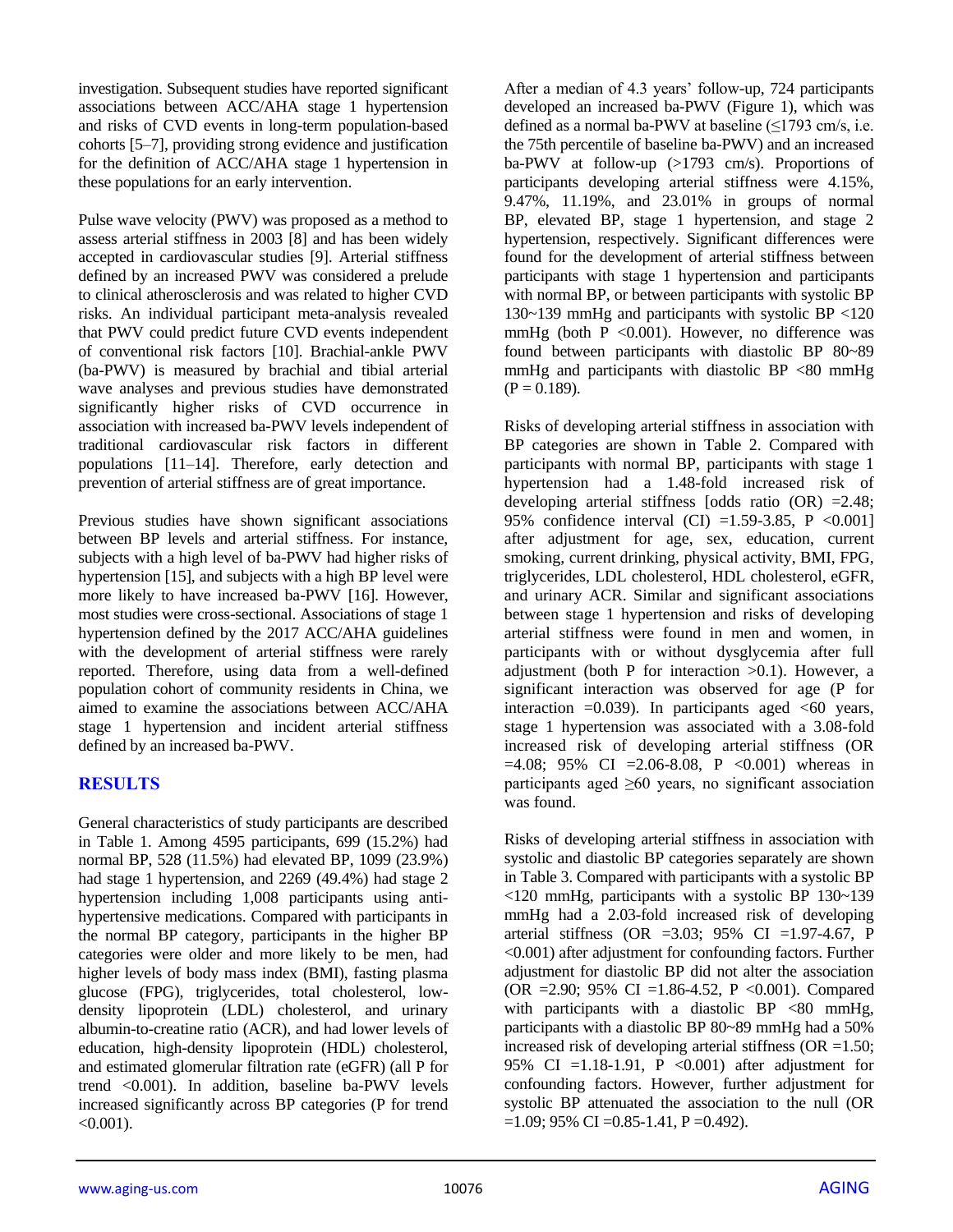|                                                         |                              | <b>Blood pressure categories</b> |                                       |                                         |                                         |               |  |
|---------------------------------------------------------|------------------------------|----------------------------------|---------------------------------------|-----------------------------------------|-----------------------------------------|---------------|--|
| <b>Characteristics</b>                                  | Total $n=4595$               |                                  | Normal BP $n=699$ Elevated BP $n=528$ | <b>Stage 1 hypertension</b><br>$n=1099$ | <b>Stage 2 hypertension</b><br>$n=2269$ | $P$ for trend |  |
| Systolic blood pressure (mmHg)                          | $136.0 \pm 17.0$             | $112.1 \pm 5.6$                  | $124.6 \pm 2.9$ **                    | $130.8 \pm 6.4$ **                      | $148.6 \pm 13.4$ **                     | < 0.001       |  |
| Diastolic blood pressure (mmHg)                         | $82.0 \pm 9.8$               | $70.8 \pm 5.2$                   | $73.6 \pm 4.8$ **                     | $81.4 \pm 5.3$ **                       | $87.6 \pm 8.9$ **                       | < 0.001       |  |
| Age (years)                                             | $55.8 \pm 7.7$               | $53.0 \pm 7.2$                   | $56.2\pm7.8$ **                       | $54.4 \pm 7.4$ **                       | $57.2 \pm 7.6$ **                       | < 0.001       |  |
| Men, $n$ $(\%)$                                         | 1684 (36.65)                 | 196 (28.04)                      | 167(31.63)                            | 425 (38.67) **                          | 896 (39.49) **                          | < 0.001       |  |
| Education $\geq$ 9 years, n (%)                         | 3256 (71.17)                 | 556 (79.77)                      | 372 (70.59) **                        | 805 (73.45) **                          | 1523 (67.54) **                         | < 0.001       |  |
| Current smoking, $n$ $(\%)$                             | 972 (21.92)                  | 137 (20.24)                      | 107(21.19)                            | 275 (25.89) **                          | 453 (20.68)                             | 0.980         |  |
| Current drinking, n (%)                                 | 464 (10.44)                  | 52 (7.64)                        | 35(6.97)                              | $127(11.94)$ **                         | $250(11.38)$ **                         | 0.001         |  |
| Physical activity $\geq 600$ METs-<br>$min/week, n$ (%) | 3305 (71.93)                 | 511 (73.10)                      | 383 (72.54)                           | 780 (70.97)                             | 1631 (71.88)                            | 0.537         |  |
| Body mass index $(kg/m2)$                               | $25.0 \pm 3.2$               | $23.2 \pm 2.7$                   | $24.2 \pm 2.7$ **                     | $24.7 \pm 2.9$ **                       | $26.0 \pm 3.3$ **                       | < 0.001       |  |
| Fasting plasma glucose (mg/dL)                          | 92.07<br>$(85.23 - 101.08)$  | 87.93<br>$(81.98-94.23)$         | 90.45<br>$(84.32 - 97.48)$ **         | 91.89<br>$(85.05-100.18)$ **            | 94.23<br>$(87.03 - 104.32)$ **          | < 0.001       |  |
| Triglycerides (mg/dL)                                   | 100.00<br>$(71.42 - 140.60)$ | 81.20<br>$(60.90 - 113.53)$      | 87.07<br>$(63.91-127.44)$ **          | 99.25<br>$(72.93-139.10)$ **            | 109.02<br>$(78.20 - 154.14)$ **         | < 0.001       |  |
| Low-density lipoprotein cholesterol<br>(mg/dL)          | $122.52 \pm 32.27$           | $120.73 \pm 31.10$               | $120.73 \pm 31.10$                    | $121.73 \pm 33.02$ **                   | $124.95 \pm 32.08$ **                   | < 0.001       |  |
| High-density lipoprotein<br>cholesterol (mg/dL)         | $51.44 \pm 12.38$            | $53.46 \pm 12.31$                | $52.65 \pm 12.79$                     | $52.07 \pm 13.05$ *                     | $50.23 \pm 11.84$ **                    | < 0.001       |  |
| Total cholesterol (mg/dL)                               | $204.99 \pm 37.08$           | $197.59 \pm 36.03$               | $201.85 \pm 36.20$ *                  | $205.40 \pm 37.66$ **                   | $207.80 \pm 36.98$ **                   | < 0.001       |  |
| eGFR $(mL/min/1.73m2)$                                  | 101.75<br>$(95.68 - 107.29)$ | 104.07<br>$(97.97-109.30)$       | 101.99<br>$(95.95-107.41)$ **         | 103.19<br>$(96.79 - 108.30)$ **         | 100.22<br>$(94.48 - 105.98)$ **         | < 0.001       |  |
| Urinary albumin-to-creatine ratio<br>(mg/g)             | $4.52(2.64 - 8.05)$          | $3.90(2.59-6.45)$                | $4.10(2.36-6.63)$                     | 4.44 $(2.62 - 7.67)$ **                 | 4.91 $(2.75-9.26)$ **                   | < 0.001       |  |
| Ba-PWV (cm/s)                                           | 1446<br>$(1310-1593)$        | 1273<br>$(1175-1375)$            | 1365<br>$(1259-1503)$ **              | 1409<br>$(1298-1545)$ **                | 1536<br>$(1408-1649)$ **                | < 0.001       |  |

Continuous variables are presented as means ± standard deviation or medians (interquartile ranges). Categorical variables are presented as n (%). \* *P* <0.05; \*\* *P* <0.01 *vs.* normal BP group.

METs-min/week, metabolic equivalents-minute per week; eGFR, estimated glomerular filtration rate; Ba-PWV, brachial-ankle pulse wave velocity.

Further categorization using both baseline BP and follow-up BP and their associations with arterial stiffness are shown in Figure 2. Using participants with systolic BP <130 mmHg and diastolic BP <80 mmHg at both baseline and follow-up as the reference, participants whose BP levels were <130/<80 mmHg at baseline and 130~139/80~89 mmHg at follow-up had a 5.91-fold increased risk of arterial stiffness (OR =6.91; 95%



**Figure 1. Proportions (%) of participants developing an increased ba-PWV in different blood pressure categories.** 2017 ACC/AHA blood pressure categories (**A**); systolic blood pressure categories (**B**); diastolic blood pressure categories (**C**). SBP, systolic blood pressure; DBP, diastolic blood pressure; Ba-PWV, brachial-ankle pulse wave velocity.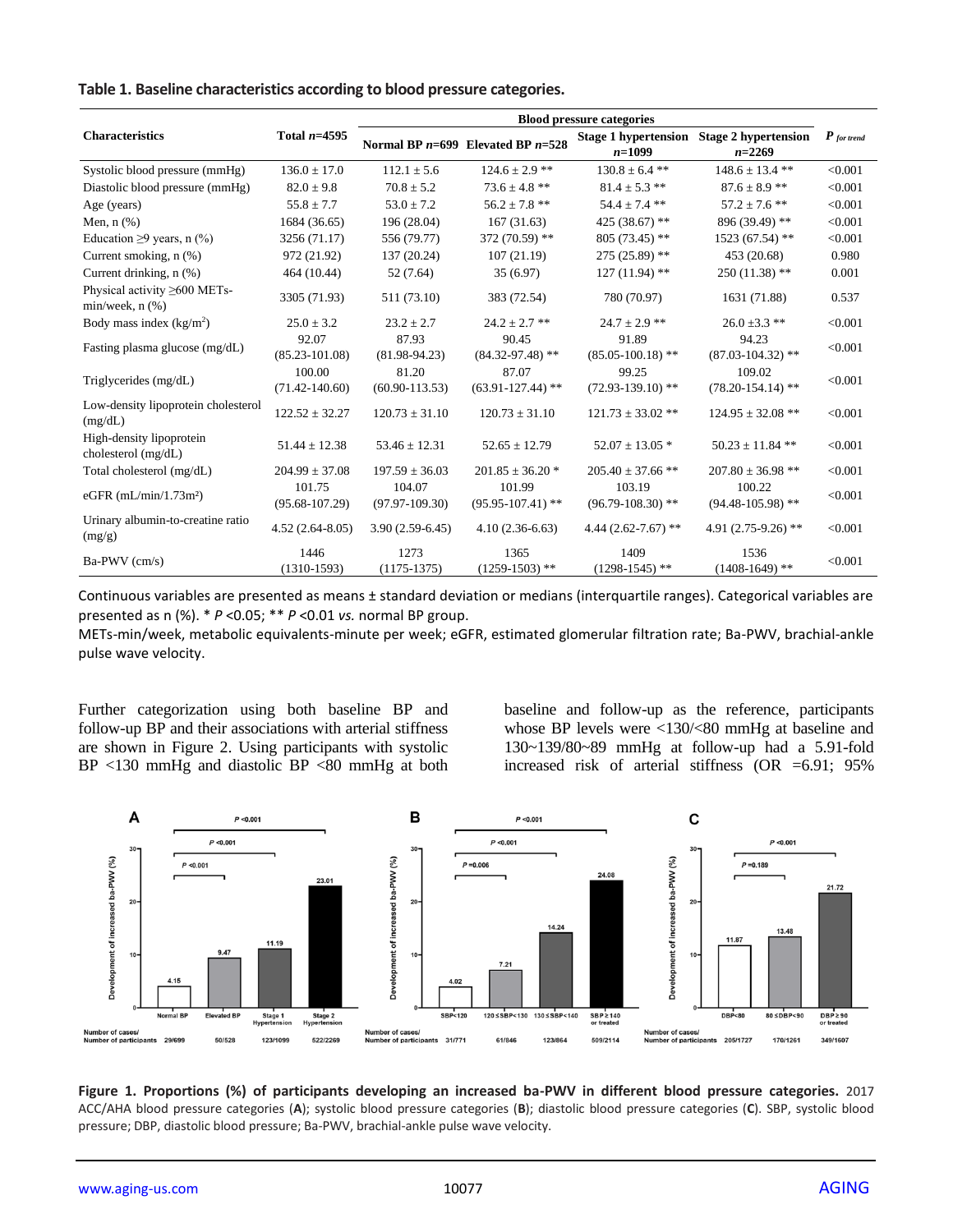**Table 2. Risks of developing an increased ba-PWV in association with blood pressure categories in the overall study population and in subgroups of sex, age, and dysglycemia.**

|                                     | Odds ratio (95% confidence interval) |                 |                 |                 |                 |                  |                 |                 |                 |  |  |  |
|-------------------------------------|--------------------------------------|-----------------|-----------------|-----------------|-----------------|------------------|-----------------|-----------------|-----------------|--|--|--|
| <b>Blood pressure</b><br>categories |                                      | <b>Total</b>    |                 | Sex †           |                 | Age †            |                 | Dysglycemia †   |                 |  |  |  |
|                                     | <b>Model 1</b>                       | <b>Model 2</b>  | Model 3         | Men             | Women           | $<00$ vears      | $\geq 60$ vears | Without         | With            |  |  |  |
| Normal BP                           | 1.00                                 | 1.00            | 1.00            | 1.00            | 1.00            | 1.00             | 1.00            | 1.00            | 1.00            |  |  |  |
| <b>Elevated BP</b>                  | 1.73                                 | 1.65            | 1.59            | 1.20            | 1.90            | 2.94             | 1.07            | 1.80            | 1.26            |  |  |  |
|                                     | $(1.06 - 2.82)$                      | $(1.00 - 2.73)$ | $(0.96 - 2.63)$ | $(0.53 - 2.72)$ | $(0.99 - 3.65)$ | $(1.34 - 6.43)$  | $(0.55 - 2.08)$ | $(0.95 - 3.42)$ | $(0.55-2.91)$   |  |  |  |
| Stage 1                             | 2.68                                 | 2.70            | 2.48            | 2.14            | 2.74            | 4.08             | 1.47            | 2.14            | 2.64            |  |  |  |
| hypertension                        | $(1.75-4.11)$                        | $(1.75 - 4.19)$ | $(1.59 - 3.85)$ | $(1.09 - 4.24)$ | $(1.52 - 4.93)$ | $(2.06 - 8.08)$  | $(0.81 - 2.67)$ | $(1.20 - 3.82)$ | $(1.29 - 5.41)$ |  |  |  |
| Stage 2                             | 5.05                                 | 5.10            | 4.54            | 3.64            | 5.34            | 8.04             | 3.01            | 5.14            | 3.90            |  |  |  |
| hypertension                        | $(3.40 - 7.51)$                      | $(3.38 - 7.68)$ | $(3.00 - 6.87)$ | $(1.92 - 6.90)$ | $(3.08-9.24)$   | $(4.17 - 15.52)$ | $(1.75 - 5.20)$ | $(3.03 - 8.71)$ | $(1.97 - 7.71)$ |  |  |  |
| $P_{\text{for trend}}$              | < 0.001                              | < 0.001         | < 0.001         | < 0.001         | < 0.001         | < 0.001          | < 0.001         | < 0.001         | < 0.001         |  |  |  |
| $P_{\text{ for interaction}}$       |                                      |                 |                 |                 | 0.260           | 0.039            |                 | 0.609           |                 |  |  |  |

Model 1: adjusted for age, sex.

Model 2: further adjusted for education, current smoking, current drinking, physical activity, and body-mass index.

Model 3: further adjusted for fasting plasma glucose, triglycerides, low-density lipoprotein cholesterol, high-density lipoprotein cholesterol, estimated glomerular filtration rate, urinary albumin-to-creatine ratio.

† Using model 3 except the stratified variable.

Ba-PWV, brachial-ankle pulse wave velocity.

|  |                                 |  |  | Table 3. Risks of developing an increased ba-PWV in association with systolic blood pressure or diastolic blood |  |  |  |  |
|--|---------------------------------|--|--|-----------------------------------------------------------------------------------------------------------------|--|--|--|--|
|  | pressure categories separately. |  |  |                                                                                                                 |  |  |  |  |

|                                  | Odds ratio (95% confidence interval) |                   |                   |                     |  |  |  |  |
|----------------------------------|--------------------------------------|-------------------|-------------------|---------------------|--|--|--|--|
| <b>Blood pressure categories</b> | <b>Model 1</b>                       | <b>Model 2</b>    | <b>Model 3</b>    | <b>Model 4</b>      |  |  |  |  |
| $SBP$ (mmHg)                     |                                      |                   |                   |                     |  |  |  |  |
| < 120                            | 1.00                                 | 1.00              | 1.00              | 1.00                |  |  |  |  |
| $120 - 129$                      | $1.57(0.99-2.47)$                    | $1.52(0.95-2.43)$ | $1.44(0.90-2.30)$ | $1.41(0.88-2.26)$   |  |  |  |  |
| $130 - 139$                      | $3.26(2.15-4.95)$                    | $3.28(2.13-5.03)$ | $3.03(1.97-4.67)$ | $2.90(1.86 - 4.52)$ |  |  |  |  |
| $>140$ or treated                | $5.25(3.58-7.69)$                    | $5.33(3.58-7.92)$ | $4.74(3.18-7.08)$ | $4.43(2.87-6.83)$   |  |  |  |  |
| $P$ for trend                    | < 0.001                              | < 0.001           | < 0.001           | < 0.001             |  |  |  |  |
| $DBP$ (mmHg)                     |                                      |                   |                   |                     |  |  |  |  |
| <80                              | 1.00                                 | 1.00              | 1.00              | 1.00                |  |  |  |  |
| $80 - 89$                        | $1.54(1.22-1.95)$                    | $1.55(1.22-1.96)$ | $1.50(1.18-1.91)$ | $1.09(0.85-1.41)$   |  |  |  |  |
| $>90$ or treated                 | $2.37(1.93-2.90)$                    | $2.27(1.83-2.83)$ | $2.12(1.70-2.66)$ | $1.22(0.94-1.58)$   |  |  |  |  |
| $P$ for trend                    | < 0.001                              | < 0.001           | < 0.001           | 0.130               |  |  |  |  |

Model 1: adjusted for age, sex.

Model 2: further adjusted for education, current smoking, current drinking, physical activity, and body-mass index.

Model 3: further adjusted for fasting plasma glucose, triglycerides, low-density lipoprotein cholesterol, high-density lipoprotein cholesterol, estimated glomerular filtration rate, urinary albumin-to-creatine ratio.

Model 4: further adjusted for DBP (in association with SBP categories) or SBP (in association with DBP categories).

Ba-PWV, brachial-ankle pulse wave velocity; SBP, systolic blood pressure; DBP, diastolic blood pressure.

CI  $=3.72-12.86$ , P<0.001). For participants with BP levels 130~139/80~89 mmHg at baseline, significantly increased risks of arterial stiffness were found for BP levels 130~139/80~89 mmHg or higher at follow-up.

#### **DISCUSSION**

Using data from a well-defined community cohort of Chinese adults aged  $\geq 40$  years, we found that stage 1

hypertension defined by the 2017 ACC/AHA guideline was significantly associated with a higher risk of developing arterial stiffness defined by an increased ba-PWV level compared with the normal BP category. The association was more evident in adults aged 40-59 years and was not significant in adults aged  $\geq 60$  years. In addition, a systolic BP of 130~139 mmHg might be more closely related with arterial stiffness than a diastolic BP 80~89 mmHg. Furthermore, participants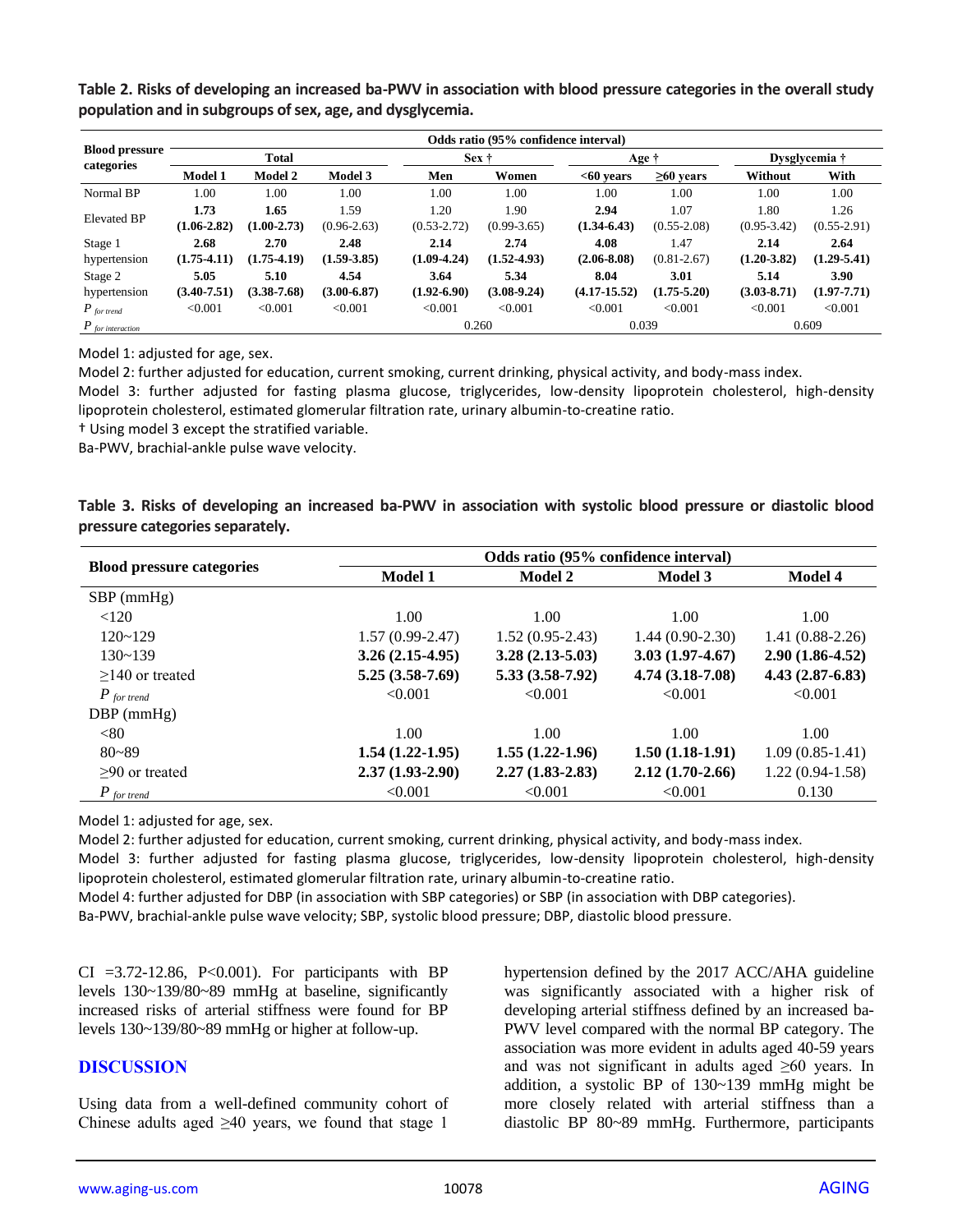with BP levels 130~139/80~89 mmHg either at baseline or at follow-up had increased risks of arterial stiffness compared with continuously normal BP.

Although there have been studies reporting significant associations between the newly defined stage 1 hypertension by the ACC/AHA and major clinical cardiovascular events in different populations [5–7, 17– 20], few studies have assessed the impact of stage 1 hypertension on arterial stiffness. One cross-sectional study examined the association of the 2017 ACC/AHA BP categorization with ba-PWV levels in 772 Afro-Caribbean men aged  $\geq 50$  years [21]. They found significantly higher ba-PWV levels in men with ACC/AHA stage 1 hypertension. Findings from the current study were consistent with previous findings and extended the evidence by examining prospectively the association between stage 1 hypertension and the development of arterial stiffness in a general Chinese population. One longitudinal study examined the association of systolic BP and the rates of change in PWV in 775 US adults [16]. They found that the effect of systolic BP on PWV trajectories exists in the

prehypertensive range. However, prehypertension defined in this study was according to the JNC 7 guideline (i.e. systolic BP 120~139 mmHg). The new definition of stage 1 hypertension according to the 2017 ACC/AHA guideline (systolic/diastolic BP 130~139/80~89 mmHg) is the focus of the current study. According to our findings, participants with ACC/AHA stage 1 hypertension might already have an increased risk of arterial stiffness and therefore warrant an early intervention to prevent clinical cardiovascular events.

We found a significant interaction of age with the association between stage 1 hypertension and arterial stiffness. The significant association was observed in participants aged 40-59 years whereas in participants aged  $\geq 60$  years, the significant association was only found for stage 2 hypertension. The more evident association found in middle-aged adults compared with elderly adults was also demonstrated in previous studies for stage 1 hypertension and clinical cardiovascular outcomes. One study in 15 million Koreans aged 20-94 years found that stage 1 hypertension was associated with higher risks of CVD events compared with normal



**Figure 2. Risks of developing an increased ba-PWV in association with blood pressure changes during follow-up.** The OR (95% CI) was adjusted for age, sex, education, current smoking, current drinking, physical activity, body-mass index, fasting plasma glucose, triglycerides, low-density lipoprotein cholesterol, high-density lipoprotein cholesterol, estimated glomerular filtration rate, and urinary albumin-to-creatine ratio. Forty-eight participants had missing data on BP measurements during follow-up and were not included in the analysis. BP, blood pressure; SBP, systolic blood pressure; DBP, diastolic blood pressure; Ba-PWV, brachial-ankle pulse wave velocity; OR, odds ratio; CI, confidence interval.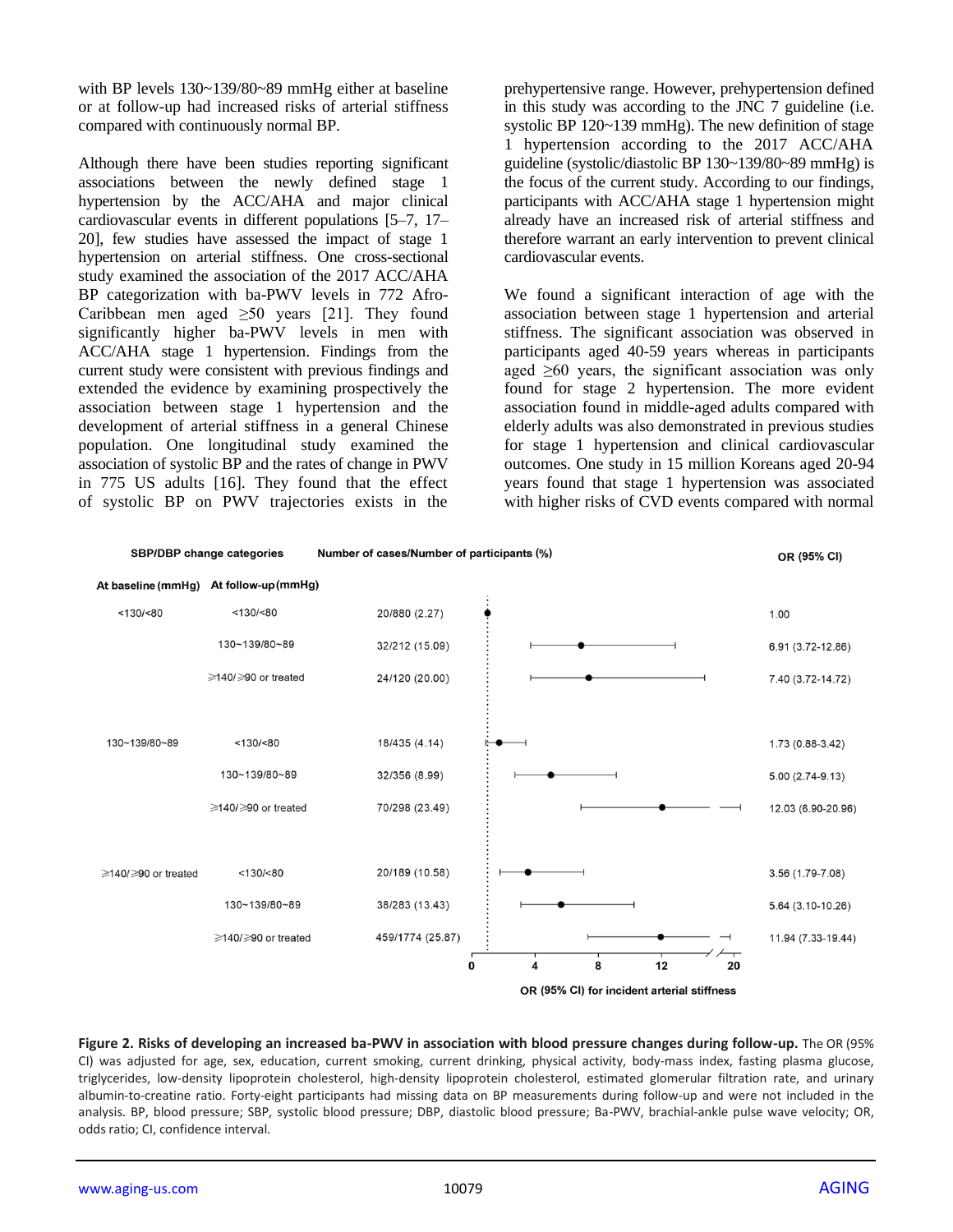BP at all adult ages and the age group of 35-49 years had the highest relative risk [5]. Another study in 21,441 Chinese aged  $\geq$ 35 years found significant associations between stage 1 hypertension and CVD events in participants aged 35-59 years, which was not found in participants aged  $\geq 60$  years [6]. Findings from the current study revealed that this age-specific association also exists for stage 1 hypertension and arterial stiffness. An appropriate high level of systolic BP might be required to maintain coronary perfusion in the elderly [22], leading to a potentially agedependent threshold for hypertension [23]. Therefore, the definition of stage 1 hypertension in the elderly needs more evidence.

When systolic and diastolic BP were examined separately, we found systolic BP levels in accordance with stage 1 hypertension (130~139 mmHg) were significantly associated with arterial stiffness independent of diastolic BP whereas diastolic BP levels in accordance with stage 1 hypertension (80~89 mmHg) were no longer associated with arterial stiffness after adjustment for systolic BP, indicating a closer relation between systolic BP and arterial stiffness. Although stronger associations for systolic BP over diastolic BP in general for clinical cardiovascular outcomes have been demonstrated previously [24–26], a comparison between systolic BP and diastolic BP in stage 1 hypertension for its association with cardiovascular risks is limited [27]. A recent study in US adults found that both systolic and diastolic hypertension influenced the risk of adverse cardiovascular events, regardless of the definition of hypertension  $(≥140/90$  mmHg or  $≥130/80$  mmHg). However, no further adjustment for systolic BP or diastolic BP was made for the association [28]. The stronger association of systolic BP 130~139 mmHg with arterial stiffness found in the current study provided further evidence for targeting systolic BP as the priority if the stage 1 hypertension is to be treated.

In addition, changes in BP levels over a median of 4.3 years were also important with regard to arterial stiffness, as found in the current study. Increasing BP levels during follow-up were all associated with increasing risks of arterial stiffness when compared with non-hypertensive BP levels maintained at both baseline and follow-up. Stage 1 hypertension, whether already present at baseline or developed during follow-up, was associated with a significantly increased risk of arterial stiffness, indicating the importance of long-term BP management under the levels of 130/80 mmHg in reducing cardiovascular risks.

The current study is among the first to examine prospectively the association between stage 1 hypertension and the development of arterial stiffness. Arterial stiffness was evaluated in a large sample of community residents using ba-PWV at baseline and at follow-up after a median of 4.3 years. BP levels of stage 1 hypertension were examined comprehensively by baseline systolic BP and diastolic BP combined or separated, as well as by changes in BP levels during follow-up. However, there are also limitations. First, BP levels were measured on a single day in the morning of clinic examination, although 3 measurements were obtained for each participant. Measuring BP levels at different times of the day and at different days is important for the diagnosis of hypertension. Second, the follow-up duration was relatively short and only one follow-up visit was conducted. Therefore, changes in BP levels and the development of arterial stiffness in the current study were recorded in parallel. Third, a significant number of participants with missing data on ba-PWV at follow-up were excluded, which has the potential to introduce selection bias. Although general characteristics were largely similar between participants included and those excluded, proportions of men and current smoking were higher and levels of BMI, BP, LDL cholesterol, and total cholesterol were lower in those excluded (Supplementary Table 1). Finally, although a comprehensive cardiometabolic risk profile was adjusted in multivariable models, residual or undetected confounders could not be ruled out.

In conclusion, the 2017 ACC/AHA stage 1 hypertension was significantly associated with higher risks of arterial stiffness evaluated by ba-PWV measurements. Systolic BP of stage 1 hypertension levels was associated with arterial stiffness independent of diastolic BP and should be prioritized for BP management if stage 1 hypertension is to be treated. In addition, long-term BP control under 130/80 mmHg might have to be maintained in order to prevent arterial stiffness. Future studies and more evidence are needed to determine whether treating stage 1 hypertension can reduce the risk of clinical and subclinical cardiovascular disease.

## **MATERIALS AND METHODS**

#### **Study population**

The study was conducted among the residents living in Jiading District, Shanghai, China. The study design has been published elsewhere [29]. In 2010, 10375 registered permanent residents aged 40 years or older were recruited for a comprehensive examination of cardiometabolic health. During 2014 to 2015, participants were asked to come back for a follow-up visit. For the current analysis, we excluded 306 participants with selfreported history of CVD and 22 participants with missing data on BP measurements at baseline. We further excluded participants with missing data on ba-PWV at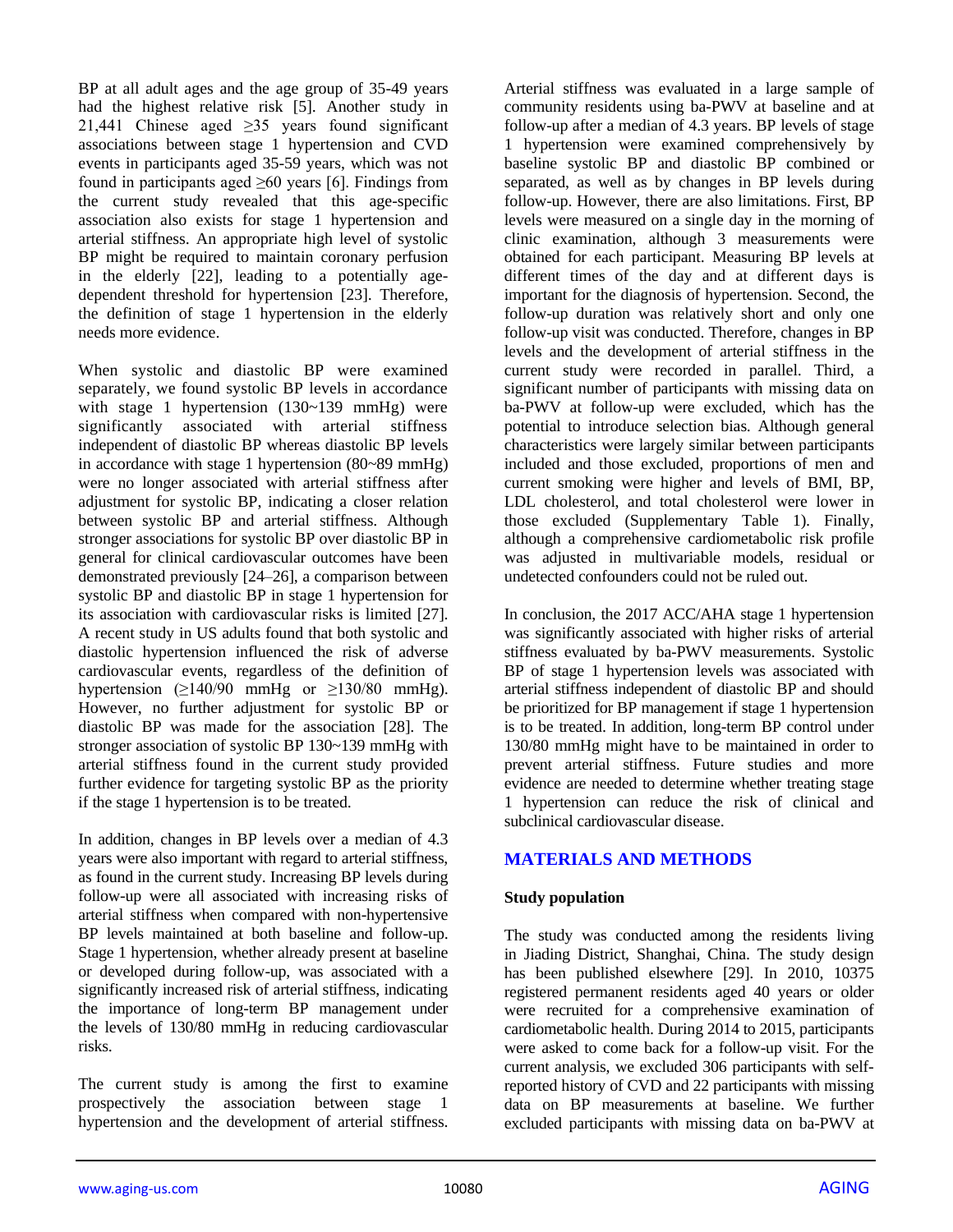baseline or at follow-up and participants with already increased baseline ba-PWV levels. Eventually, 4595 participants were included for the current analysis. Details of the study population selection are presented in Figure 3.

The study protocol was approved by the Institutional Review Board at Ruijin Hospital affiliated to Shanghai Jiaotong University School of Medicine. All participants provided written informed consent.

#### **Data collection**

At the baseline examination, each participant completed a standard questionnaire including sociodemographic characteristics, medical history of chronic diseases, and lifestyle factors, etc. Current smoking or current drinking was defined as smoking or drinking regularly during the past 6 months. Physical activity was recorded using the International Physical Activity Questionnaire (IPAQ) and was dichotomized according to the recommendation of current guidelines [≥600 metabolic equivalent minutes per week (MET-min/week)] [30]. Anthropometric measurements were performed according to a standard protocol. Height and weight were measured with participants wearing light clothes and without shoes. BMI was calculated as weight in kilograms divided by height in meters squared. Three BP measurements were obtained from each participant in a seated position using a calibrated automatic electronic device (OMRON Model HEM-752 FUZZY, Omron Company, Dalian, China) in

a separate examination room after at least 5-minute sitting rest. Participants were advised to avoid alcohol, coffee, tea, smoking and exercise at least 30 minutes before BP measurement. The average of three readings was used for analysis.

Fasting venous blood sample was drawn from each participant after at least a 10-hour overnight fast. An oral glucose tolerance test was performed and blood samples were re-taken 2 hours after the glucose load. Plasma glucose, serum lipids and creatinine were measured on an auto-analyser (Modular P800, Modular E170; Roche, Basel, Switzerland). eGFR was calculated using the Chronic Kidney Disease Epidemiology Collaboration (CKD-EPI) equation [31]. A first voided urine sample at early morning was collected from each participant and urinary albumin and creatinine were measured to estimate the urinary ACR in mg/g.

## **Ba-PWV measurement**

Levels of ba-PWV were measured at the baseline and follow-up visits by a trained physician using Colin VP-1000 (Model BP203RPE II, form PWV/ABI; OMRON Colin Medical Instruments, Tokyo, Japan) [32]. After cuffs were placed on both sides of upper arms and ankles, pulse waves were obtained simultaneously. The time of delay and the distance from right and left upper arms to right and left ankles were used to calculate the right and left ba-PWV. The larger reading of the right and left ba-PWV was used for analysis. Because there is



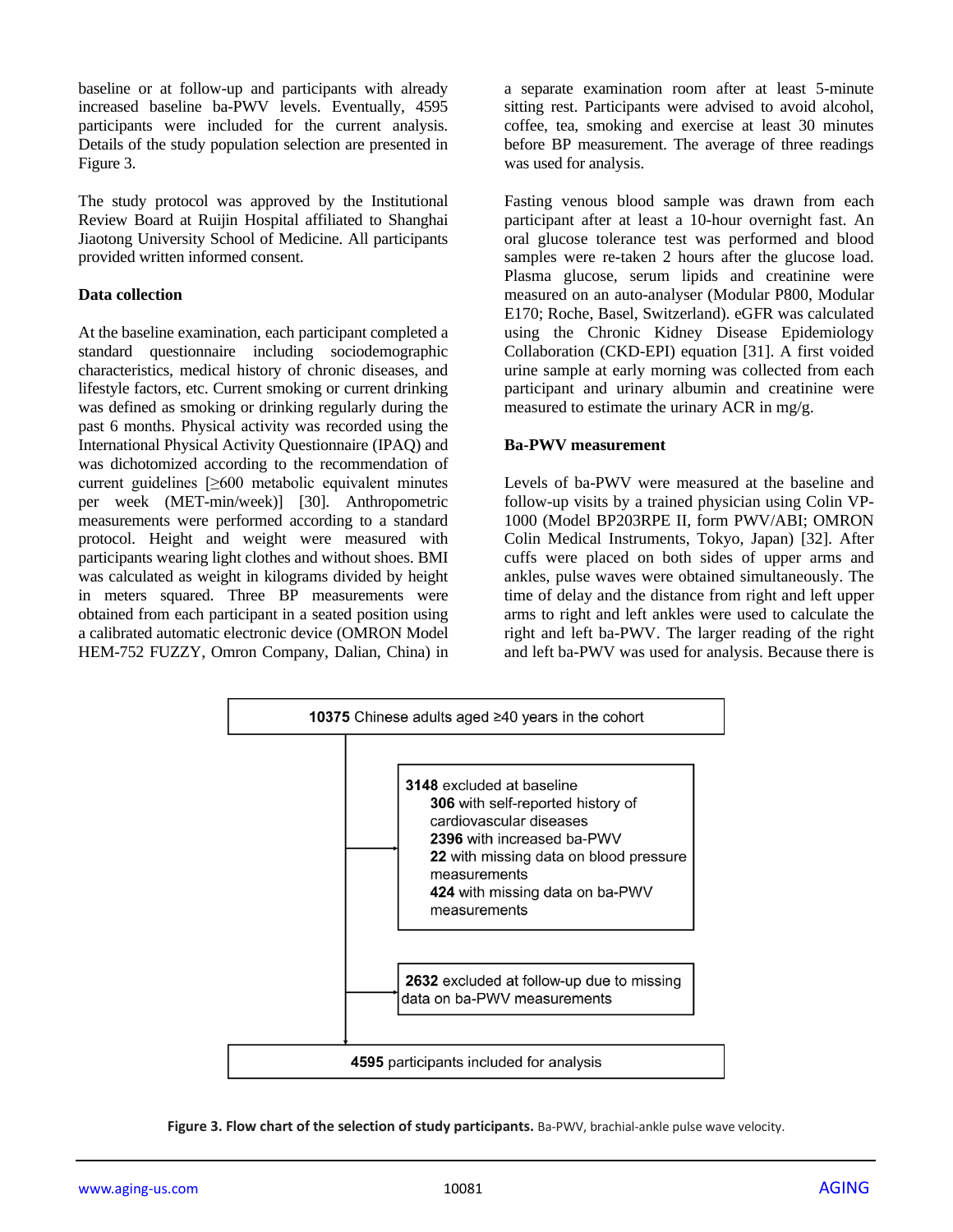no clinical cutoff point for ba-PWV, we used the upper quartile of ba-PWV levels at baseline to define normal and increased ba-PWV, as described previously [33]. Therefore, the development of an increased arterial stiffness was defined as a normal ba-PWV  $(\leq$ 1793 cm/s) at baseline and an increased ba-PWV (>1793 cm/s) at follow-up.

#### **BP categories**

BP was categorized according to the 2017 ACC/AHA guideline into four groups: 1) normal, systolic BP <120 mmHg and diastolic BP <80 mmHg; 2) elevated, systolic BP  $120~-129$  mmHg and diastolic BP  $\langle 80 \text{ mmHg}; 3 \rangle$ stage 1 hypertension, systolic BP 130~139 mmHg and/or diastolic BP 80~89 mmHg; and 4) stage 2 hypertension, systolic BP  $\geq$ 140 mmHg and/or diastolic BP  $\geq$ 90 mmHg and/or using anti-hypertensive medications [1]. Furthermore, systolic BP and diastolic BP were categorized separately into systolic BP <120, 120~129, 130~139, and ≥140 mmHg or diastolic BP <80, 80~89, and ≥90 mmHg. Participants using anti-hypertensive medications were categorized in the highest BP group.

#### **Statistical analysis**

Characteristics of study participants were described in total and by BP categories. Continuous variables are presented as means  $\pm$  standard deviations (SDs) or medians (interquartile ranges) for skewed variables. Categorical variables are shown in absolute numbers (percentages). Linear regression analysis for continuous variables and chi-square tests for categorical variables were conducted to assess the significance of trend across BP categories. The skewed variables such as triglycerides and urinary ACR were logarithmically transformed before analysis. The percentages of participants who developed arterial stiffness at follow-up were calculated in each BP categories and were compared with the normal BP group using chi-square tests. The risks of developing arterial stiffness in association with BP categories were examined using logistic regression models with the normal BP group as the reference. The multivariable-adjusted OR (95% CI) were also calculated in subgroups of men or women, age  $\leq 60$  years or  $\geq 60$  years, with or without dysglycemia, and interactions were tested by adding a multiplicative term to the model. In addition, associations were examined with systolic BP and diastolic BP categories separately. Logistic regression models included model 1 with adjustment for age and sex, model 2 with further adjustment for education, current smoking, current drinking, physical activity, and BMI, and model 3 with additional adjustment for FPG, triglycerides, LDL cholesterol, HDL cholesterol, eGFR, and urinary ACR. Furthermore, associations between changes in BP levels over a 4.3-year follow-up period and risks of arterial

stiffness were also examined, using logistic regression models adjusted for cardiovascular risk factors mentioned above. Participants were stratified by baseline and followup BP (<130/<80, 130~139/80~89, and ≥140/≥90 mmHg or treated) and cross-combined into 9 categories. Participants with systolic BP <130 mmHg and diastolic BP <80 mmHg at both baseline and follow-up were used as the reference.

A two-sided P value  $< 0.05$  was considered statistically significant. All analyses were performed with SAS software version 9.4 (SAS institute, Cary, NC).

## **Abbreviations**

BP: blood pressure; CVD: cardiovascular disease; ACC/ AHA; American College of Cardiology and American Heart Association; ESC/ESH: European Society of Cardiology/European Society of Hypertension; ISH: International Society of Hypertension; PWV: pulse wave velocity; ba-PWV: brachial-ankle pulse wave velocity; BMI: body mass: index; FPG: fasting plasma glucose; LDL cholesterol: low-density lipoprotein cholesterol; ACR: albumin-to-creatinine ratio; HDL cholesterol: high-density lipoprotein cholesterol; eGFR: estimated glomerular filtration rate; OR: odds ratio; CI: confidence interval; IPAQ: Physical Activity Questionnaire; METs-min/week: metabolic equivalents-minute per week; CKD-EPI equation: Chronic Kidney Disease Epidemiology Collaboration equation.

## **AUTHOR CONTRIBUTIONS**

Shanshan Liu, Shujing Wu, and Yu Xu contributed to the conception or design of the work. Shanshan Liu, Shujing Wu, Jingya Niu, Ruizhi Zheng, Lizhan Bie, Zhuojun Xin, Shuangyuan Wang, Hong Lin, Zhiyun Zhao, Mian Li, Tiange Wang, Min Xu, Jieli Lu, Yuhong Chen, Yiping Xu, Yufang Bi, Weiqing Wang, Guang Ning, and Yu Xu contributed to the acquisition, analysis, or interpretation of data for the work. Shanshan Liu, Shujing Wu, and Yu Xu drafted the manuscript. Yufang Bi, Weiqing Wang, Guang Ning, and Yu Xu critically revised the manuscript. All gave final approval and agree to be accountable for all aspects of work ensuring integrity and accuracy.

## **CONFLICTS OF INTEREST**

The authors declare that they have no conflicts of interest.

#### **FUNDING**

This work was supported by the grants from the National Key R&D Program of China (2017YFC1310700,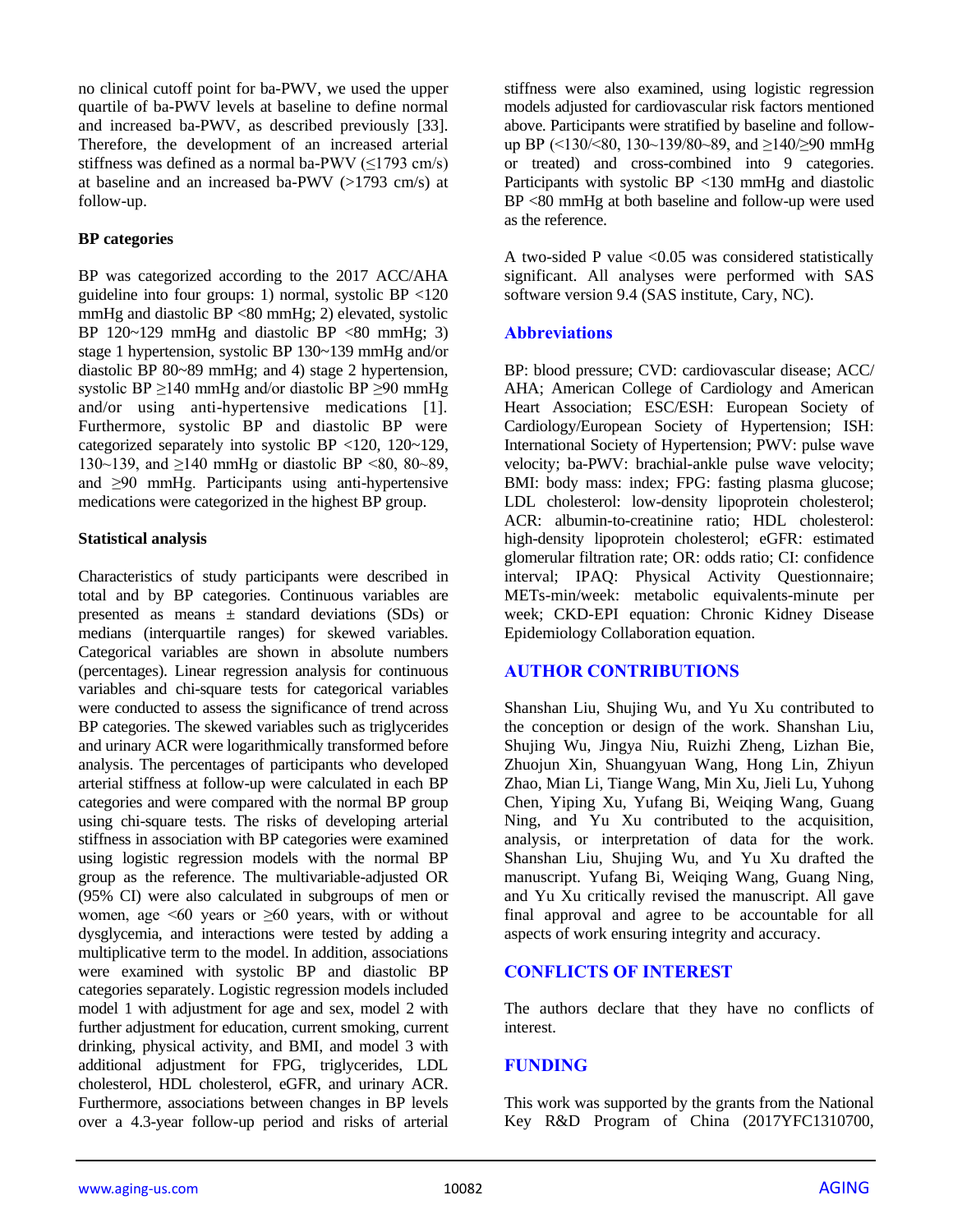2016YFC1305600, 2018YFC1311800), the National Natural Science Foundation of China (81870560, 81700764, 81561128019), National Science and Technology Major Project for "Significant New Drugs Development" (2017ZX09304007), the Shanghai Municipal Government (18411951800), the Shanghai Shenkang Hospital Development Center (SHDC 12019101), the Shanghai Jiaotong University School of Medicine (DLY201801), and the Ruijin Hospital (2018CR002). Dr. Y. Xu was supported by the "Outstanding Young Talent Program" from Shanghai Municipal Government. The study sponsor/funder was not involved in the design of the study; the collection, analysis, and interpretation of data; writing the report; and did not impose any restrictions regarding the publication of the report.

## **REFERENCES**

1. Whelton PK, Carey RM, Aronow WS, Casey DE Jr, Collins KJ, Dennison Himmelfarb C, DePalma SM, Gidding S, Jamerson KA, Jones DW, MacLaughlin EJ, Muntner P, Ovbiagele B, et al. 2017 ACC/AHA/ AAPA/ABC/ACPM/AGS/APhA/ASH/ASPC/NMA/PCNA Guideline for the Prevention, Detection, Evaluation, and Management of High Blood Pressure in Adults: Executive Summary: A Report of the American College of Cardiology/American Heart Association Task Force on Clinical Practice Guidelines. Hypertension. 2018; 71:1269–324.

<https://doi.org/10.1161/HYP.0000000000000066> PMID[:29133354](https://pubmed.ncbi.nlm.nih.gov/29133354)

- 2. Williams B, Mancia G, Spiering W, Agabiti Rosei E, Azizi M, Burnier M, Clement DL, Coca A, de Simone G, Dominiczak A, Kahan T, Mahfoud F, Redon J, et al, and ESC Scientific Document Group. 2018 ESC/ESH Guidelines for the management of arterial hypertension. Eur Heart J. 2018; 39:3021–104. <https://doi.org/10.1093/eurheartj/ehy339> PMID[:30165516](https://pubmed.ncbi.nlm.nih.gov/30165516)
- 3. Unger T, Borghi C, Charchar F, Khan NA, Poulter NR, Prabhakaran D, Ramirez A, Schlaich M, Stergiou GS, Tomaszewski M, Wainford RD, Williams B, Schutte AE. 2020 international society of hypertension global hypertension practice guidelines. Hypertension. 2020; 75:1334–57. <https://doi.org/10.1161/HYPERTENSIONAHA.120.15026>

PMID[:32370572](https://pubmed.ncbi.nlm.nih.gov/32370572)

4. Xu Y, Wu S, Niu J, Li M, Lu J, Wang W, He J, Solomon HA, Bi Y, Ning G. A comparative analysis of current blood pressure management guidelines in people with and without diabetes. J Diabetes. 2020; 12:781–90.

<https://doi.org/10.1111/1753-0407.13071> PMID[:32472582](https://pubmed.ncbi.nlm.nih.gov/32472582)

- 5. Lee H, Cho SM, Park JH, Park S, Kim HC. 2017 ACC/AHA blood pressure classification and cardiovascular disease in 15 million adults of age 20-94 years. J Clin Med. 2019; 8:1832. <https://doi.org/10.3390/jcm8111832> PMI[D:31683957](https://pubmed.ncbi.nlm.nih.gov/31683957)
- 6. Qi Y, Han X, Zhao D, Wang W, Wang M, Sun J, Liu J, Li Y, Gao S, Hao Y, Deng Q, Liu J. Long-term cardiovascular risk associated with stage 1 hypertension defined by the 2017 ACC/AHA hypertension guideline. J Am Coll Cardiol. 2018; 72:1201–10. <https://doi.org/10.1016/j.jacc.2018.06.056> PMI[D:30189996](https://pubmed.ncbi.nlm.nih.gov/30189996)
- 7. Lee H, Yano Y, Cho SM, Park JH, Park S, Lloyd-Jones DM, Kim HC. Cardiovascular risk of isolated systolic or diastolic hypertension in young adults. Circulation. 2020; 141:1778–86. <https://doi.org/10.1161/CIRCULATIONAHA.119.044838> PMI[D:32479205](https://pubmed.ncbi.nlm.nih.gov/32479205)
- 8. Safar ME, Levy BI, Struijker-Boudier H. Current perspectives on arterial stiffness and pulse pressure in hypertension and cardiovascular diseases. Circulation. 2003; 107:2864–69. <https://doi.org/10.1161/01.CIR.0000069826.36125.B4> PMI[D:12796414](https://pubmed.ncbi.nlm.nih.gov/12796414)
- 9. Safar ME. Arterial stiffness as a risk factor for clinical hypertension. Nat Rev Cardiol. 2018; 15:97–105. <https://doi.org/10.1038/nrcardio.2017.155> PMI[D:29022570](https://pubmed.ncbi.nlm.nih.gov/29022570)
- 10. Ben-Shlomo Y, Spears M, Boustred C, May M, Anderson SG, Benjamin EJ, Boutouyrie P, Cameron J, Chen CH, Cruickshank JK, Hwang SJ, Lakatta EG, Laurent S, et al. Aortic pulse wave velocity improves cardiovascular event prediction: an individual participant meta-analysis of prospective observational data from 17,635 subjects. J Am Coll Cardiol. 2014; 63:636–46.

<https://doi.org/10.1016/j.jacc.2013.09.063> PMI[D:24239664](https://pubmed.ncbi.nlm.nih.gov/24239664)

- 11. Ohkuma T, Ninomiya T, Tomiyama H, Kario K, Hoshide S, Kita Y, Inoguchi T, Maeda Y, Kohara K, Tabara Y, Nakamura M, Ohkubo T, Watada H, et al, and Collaborative Group for J-BAVEL (Japan Brachial-Ankle Pulse Wave Velocity Individual Participant Data Meta-Analysis of Prospective Studies)\*. Brachial-Ankle Pulse Wave Velocity and the Risk Prediction of Cardiovascular Disease: An Individual Participant Data Meta-Analysis. Hypertension. 2017; 69:1045–52. [https://doi.org/10.1161/HYPERTENSIONAHA.117.0909](https://doi.org/10.1161/HYPERTENSIONAHA.117.09097) [7](https://doi.org/10.1161/HYPERTENSIONAHA.117.09097) PMI[D:28438905](https://pubmed.ncbi.nlm.nih.gov/28438905)
- 12. Xu Y, Wu Y, Li J, Ma W, Guo X, Luo Y, Hu D. The predictive value of brachial-ankle pulse wave velocity in coronary atherosclerosis and peripheral artery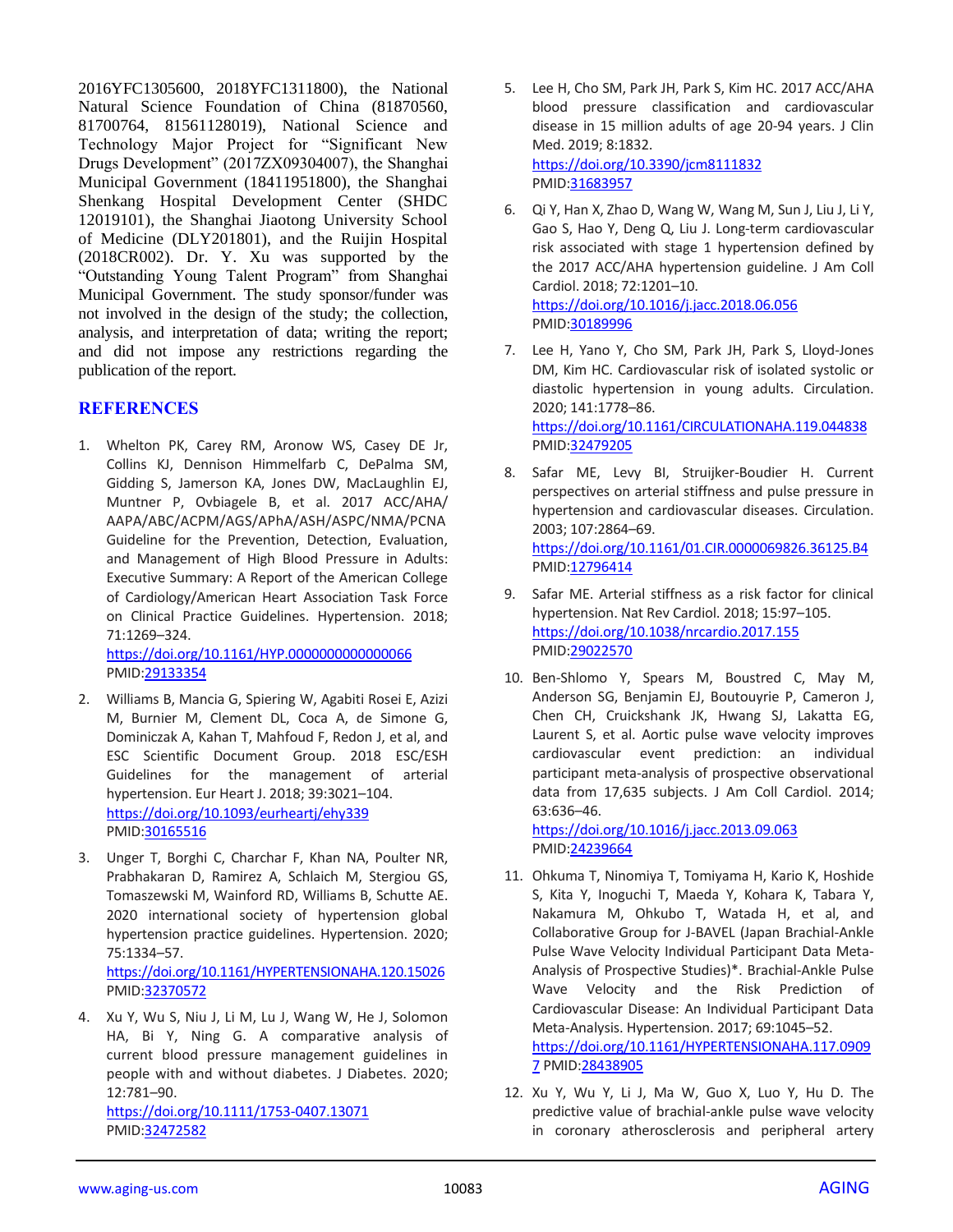diseases in urban Chinese patients. Hypertens Res. 2008; 31:1079–85. <https://doi.org/10.1291/hypres.31.1079> PMID[:18716354](https://pubmed.ncbi.nlm.nih.gov/18716354)

- 13. Tomiyama H, Koji Y, Yambe M, Shiina K, Motobe K, Yamada J, Shido N, Tanaka N, Chikamori T, Yamashina A. Brachial — ankle pulse wave velocity is a simple and independent predictor of prognosis in patients with acute coronary syndrome. Circ J. 2005; 69:815–22. <https://doi.org/10.1253/circj.69.815> PMI[D:15988107](https://pubmed.ncbi.nlm.nih.gov/15988107)
- 14. Katakami N, Osonoi T, Takahara M, Saitou M, Matsuoka TA, Yamasaki Y, Shimomura I. Clinical utility of brachial-ankle pulse wave velocity in the prediction of cardiovascular events in diabetic patients. Cardiovasc Diabetol. 2014; 13:128. <https://doi.org/10.1186/s12933-014-0128-5> PMID[:25186287](https://pubmed.ncbi.nlm.nih.gov/25186287)
- 15. Lee SJ, Avolio A, Seo DC, Kim BS, Kang JH, Lee MY, Sung KC. Relationship between brachial-ankle pulse wave velocity and incident hypertension according to 2017 ACC/AHA high blood pressure guidelines. J Am Heart Assoc. 2019; 8:e013019. <https://doi.org/10.1161/JAHA.119.013019> PMID[:31412746](https://pubmed.ncbi.nlm.nih.gov/31412746)
- 16. AlGhatrif M, Strait JB, Morrell CH, Canepa M, Wright J, Elango P, Scuteri A, Najjar SS, Ferrucci L, Lakatta EG. Longitudinal trajectories of arterial stiffness and the role of blood pressure: the Baltimore Longitudinal Study of Aging. Hypertension. 2013; 62:934–41. <https://doi.org/10.1161/HYPERTENSIONAHA.113.01445> PMID[:24001897](https://pubmed.ncbi.nlm.nih.gov/24001897)
- 17. Yano Y, Reis JP, Colangelo LA, Shimbo D, Viera AJ, Allen NB, Gidding SS, Bress AP, Greenland P, Muntner P, Lloyd-Jones DM. Association of blood pressure classification in young adults using the 2017 American college of cardiology/American heart association blood pressure guideline with cardiovascular events later in life. JAMA. 2018; 320:1774–82. <https://doi.org/10.1001/jama.2018.13551> PMID[:30398601](https://pubmed.ncbi.nlm.nih.gov/30398601)
- 18. Talaei M, Hosseini N, Koh AS, Yuan JM, Koh WP. Association of "elevated blood pressure" and "stage 1 hypertension" with cardiovascular mortality among an Asian population. J Am Heart Assoc. 2018; 7:e008911. <https://doi.org/10.1161/JAHA.118.008911> PMID[:29636346](https://pubmed.ncbi.nlm.nih.gov/29636346)
- 19. Hatano Y, Yano Y, Fujimoto S, Sato Y, Iseki K, Konta T, Moriyama T, Yamagata K, Tsuruya K, Narita I, Kondo M, Kasahara M, Shibagaki Y, et al. The populationattributable fraction for premature mortality due to cardiovascular disease associated with stage 1 and 2 hypertension among Japanese. Am J Hypertens. 2021; 34:56–63.

<https://doi.org/10.1093/ajh/hpaa128> PMI[D:32756946](https://pubmed.ncbi.nlm.nih.gov/32756946)

- 20. Critselis E, Chrysohoou C, Kollia N, Georgousopoulou EN, Tousoulis D, Pitsavos C, Panagiotakos DB, and ATTICA Study group. Stage 1 hypertension, but not elevated blood pressure, predicts 10-year fatal and non-fatal CVD events in healthy adults: the ATTICA Study. J Hum Hypertens. 2019; 33:308–18. <https://doi.org/10.1038/s41371-019-0169-z> PMI[D:30742050](https://pubmed.ncbi.nlm.nih.gov/30742050)
- 21. Kuipers AL, Miljkovic I, Barinas-Mitchell E, Cvejkus R, Bunker CH, Wheeler VW, Zmuda JM. Arterial stiffness and hypertension status in Afro-Caribbean men. J Hypertens. 2019; 37:546–54. <https://doi.org/10.1097/HJH.0000000000001909> PMI[D:30234778](https://pubmed.ncbi.nlm.nih.gov/30234778)
- 22. Jung MH, Yi SW, An SJ, Yi JJ. Age-specific associations between systolic blood pressure and cardiovascular mortality. Heart. 2019; 105:1070–77. <https://doi.org/10.1136/heartjnl-2019-314697> PMI[D:31055498](https://pubmed.ncbi.nlm.nih.gov/31055498)
- 23. Port S, Demer L, Jennrich R, Walter D, Garfinkel A. Systolic blood pressure and mortality. Lancet. 2000; 355:175–80. [https://doi.org/10.1016/S0140-6736\(99\)07051-8](https://doi.org/10.1016/S0140-6736(99)07051-8) PMI[D:10675116](https://pubmed.ncbi.nlm.nih.gov/10675116)
- 24. Abell JG, Kivimäki M, Dugravot A, Tabak AG, Fayosse A, Shipley M, Sabia S, Singh-Manoux A. Association between systolic blood pressure and dementia in the Whitehall II cohort study: role of age, duration, and threshold used to define hypertension. Eur Heart J. 2018; 39:3119–25.

<https://doi.org/10.1093/eurheartj/ehy288> PMI[D:29901708](https://pubmed.ncbi.nlm.nih.gov/29901708)

- 25. Mason PJ, Manson JE, Sesso HD, Albert CM, Chown MJ, Cook NR, Greenland P, Ridker PM, Glynn RJ. Blood pressure and risk of secondary cardiovascular events in women: the Women's Antioxidant Cardiovascular Study (WACS). Circulation. 2004; 109:1623–29. <https://doi.org/10.1161/01.CIR.0000124488.06377.77> PMI[D:15023883](https://pubmed.ncbi.nlm.nih.gov/15023883)
- 26. Okayama A, Kadowaki T, Okamura T, Hayakawa T, Ueshima H, and NIPPON DATA80 Research Group. Agespecific effects of systolic and diastolic blood pressures on mortality due to cardiovascular diseases among Japanese men (NIPPON DATA80). J Hypertens. 2006; 24:459–62.

<https://doi.org/10.1097/01.hjh.0000209981.43983.cf> PMI[D:16467648](https://pubmed.ncbi.nlm.nih.gov/16467648)

27. Lu Y, Ballew SH, Tanaka H, Szklo M, Heiss G, Coresh J, Matsushita K. 2017 ACC/AHA blood pressure classification and incident peripheral artery disease: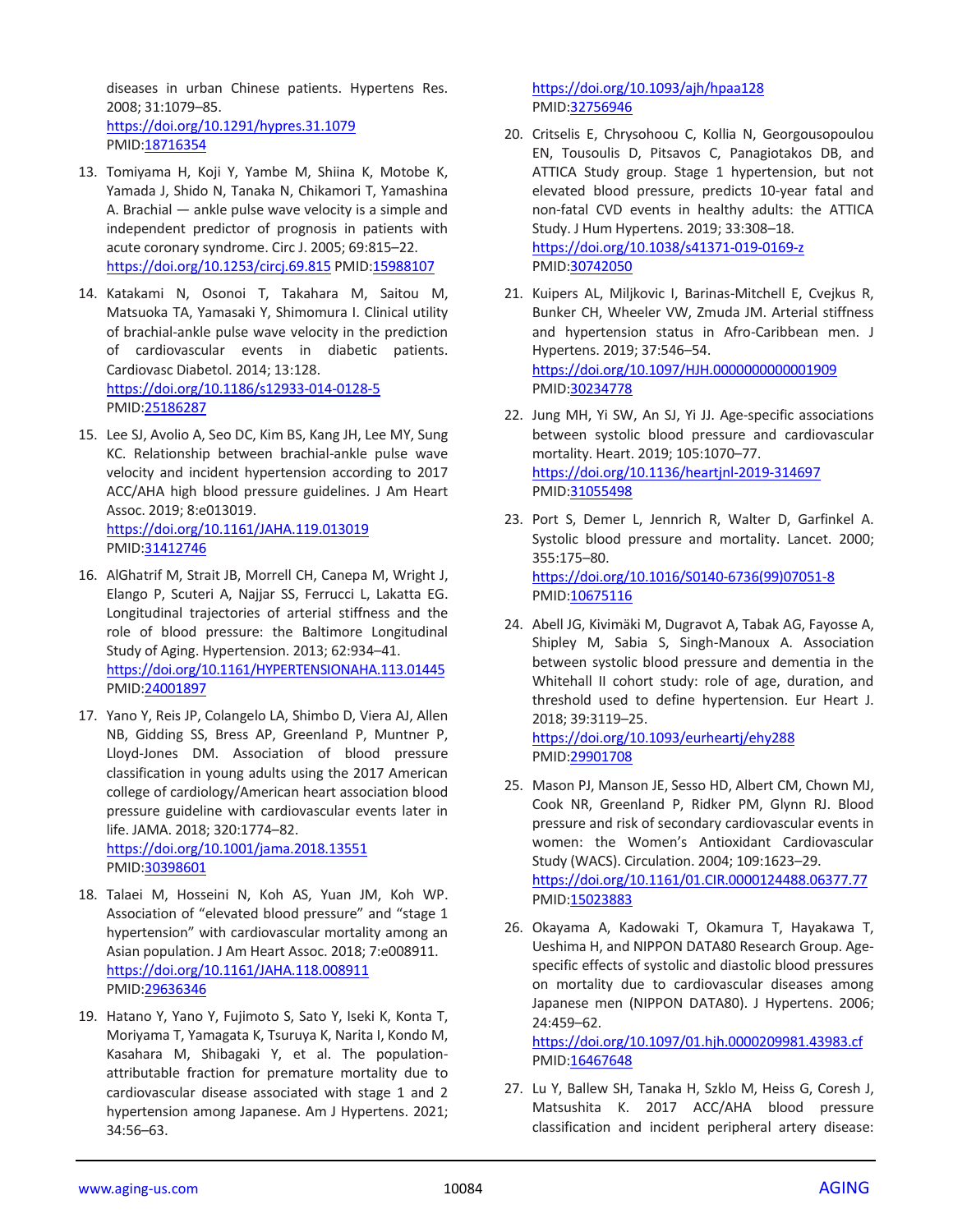The Atherosclerosis Risk in Communities (ARIC) Study. Eur J Prev Cardiol. 2020; 27:51–59. <https://doi.org/10.1177/2047487319865378> PMID[:31362534](https://pubmed.ncbi.nlm.nih.gov/31362534)

- 28. Flint AC, Conell C, Ren X, Banki NM, Chan SL, Rao VA, Melles RB, Bhatt DL. Effect of systolic and diastolic blood pressure on cardiovascular outcomes. N Engl J Med. 2019; 381:243–51. <https://doi.org/10.1056/NEJMoa1803180> PMID[:31314968](https://pubmed.ncbi.nlm.nih.gov/31314968)
- 29. Li M, Xu Y, Xu M, Ma L, Wang T, Liu Y, Dai M, Chen Y, Lu J, Liu J, Bi Y, Ning G. Association between nonalcoholic fatty liver disease (NAFLD) and osteoporotic fracture in middle-aged and elderly Chinese. J Clin Endocrinol Metab. 2012; 97:2033–38. <https://doi.org/10.1210/jc.2011-3010> PMID[:22466338](https://pubmed.ncbi.nlm.nih.gov/22466338)
- 30. Craig CL, Marshall AL, Sjöström M, Bauman AE, Booth ML, Ainsworth BE, Pratt M, Ekelund U, Yngve A, Sallis JF, Oja P. International physical activity questionnaire: 12-country reliability and validity. Med Sci Sports Exerc. 2003; 35:1381–95. <https://doi.org/10.1249/01.MSS.0000078924.61453.FB> PMID[:12900694](https://pubmed.ncbi.nlm.nih.gov/12900694)

31. Levey AS, Stevens LA, Schmid CH, Zhang YL, Castro AF 3rd, Feldman HI, Kusek JW, Eggers P, Van Lente F, Greene T, Coresh J, and CKD-EPI (Chronic Kidney Disease Epidemiology Collaboration). A new equation to estimate glomerular filtration rate. Ann Intern Med. 2009; 150:604–12. [https://doi.org/10.7326/0003-4819-150-9-200905050-](https://doi.org/10.7326/0003-4819-150-9-200905050-00006)

[00006](https://doi.org/10.7326/0003-4819-150-9-200905050-00006) PMI[D:19414839](https://pubmed.ncbi.nlm.nih.gov/19414839)

- 32. Wang L, Niu JY, Zhao ZY, Li M, Xu M, Lu JL, Wang TG, Chen YH, Wang SY, Dai M, Li L, Liu SS, Wang WQ, et al. Ideal cardiovascular health is inversely associated with subclinical atherosclerosis: a prospective analysis. Biomed Environ Sci. 2019; 32:260–71. <https://doi.org/10.3967/bes2019.036> PMI[D:31217062](https://pubmed.ncbi.nlm.nih.gov/31217062)
- 33. Huang Y, Bi Y, Xu M, Ma Z, Xu Y, Wang T, Li M, Liu Y, Lu J, Chen Y, Huang F, Xu B, Zhang J, et al. Nonalcoholic fatty liver disease is associated with atherosclerosis in middle-aged and elderly Chinese. Arterioscler Thromb Vasc Biol. 2012; 32:2321–26.

<https://doi.org/10.1161/ATVBAHA.112.252957> PMI[D:22814750](https://pubmed.ncbi.nlm.nih.gov/22814750)